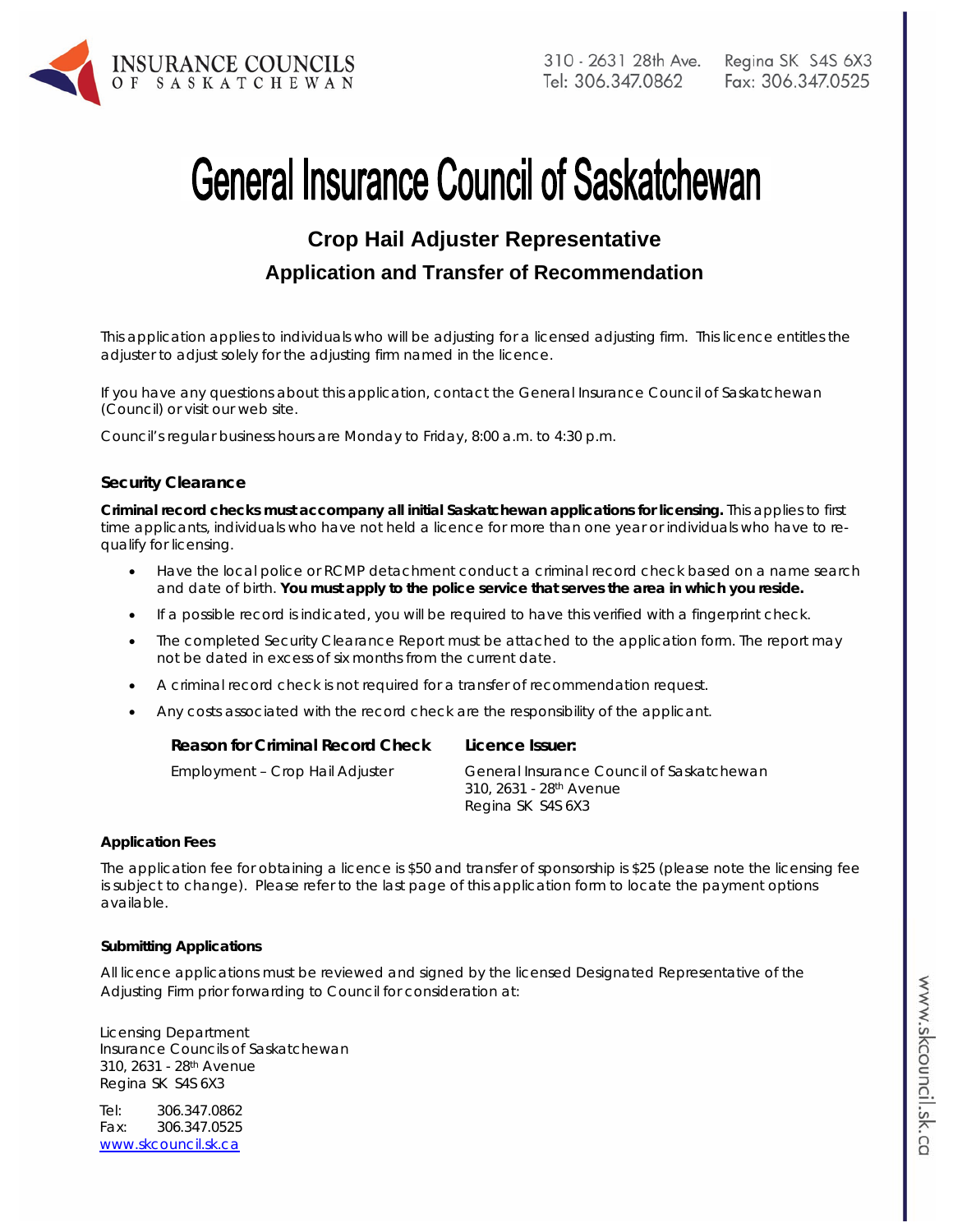

| <b>General Insurance Council of</b><br>Saskatchewan<br>Crop Hail Adjuster Representative                                                                           |                | For office use only<br>Licence Number<br>Date Issued | <b>Received Date</b> |                 |  |
|--------------------------------------------------------------------------------------------------------------------------------------------------------------------|----------------|------------------------------------------------------|----------------------|-----------------|--|
| Application - \$50<br>ப                                                                                                                                            |                | Date Processed                                       |                      |                 |  |
| Transfer of Recommendation - \$25                                                                                                                                  |                |                                                      |                      |                 |  |
| Part A: Identification Information                                                                                                                                 |                |                                                      |                      | $\square$ Male  |  |
| $\square$ Female<br>Date of Birth<br>L I<br>Mr.<br>Ш<br>Mrs.<br>$\Box$ Miss<br>Ms.<br>$\mathsf{L}$<br>month day year                                               |                |                                                      |                      |                 |  |
| Legal Last Name<br>Legal First Name (in full)                                                                                                                      |                |                                                      | Legal Middle Name(s) |                 |  |
|                                                                                                                                                                    |                |                                                      |                      |                 |  |
| <b>Preferred First Name</b>                                                                                                                                        |                |                                                      | Maiden Name          |                 |  |
| Previous Surname(s):                                                                                                                                               |                |                                                      |                      |                 |  |
| Are you a permanent resident or citizen of Canada?<br>1.<br>$\Box$ Yes<br>$\Box$ No<br>If you answered yes, do not complete question 2.                            |                |                                                      |                      |                 |  |
| $\Box$ Yes<br>$\Box$ No<br>2.<br>Are you a citizen of another country that holds a valid work permit or Immigrant Visa in<br>Canada? If yes, please attach a copy. |                |                                                      |                      |                 |  |
| If you answered no to either question, please provide an explanation on a separate sheet of paper and attach it<br>to this application form.                       |                |                                                      |                      |                 |  |
| Place of residence                                                                                                                                                 |                |                                                      |                      |                 |  |
|                                                                                                                                                                    |                |                                                      |                      |                 |  |
| Number and Street, Apt., Box #                                                                                                                                     |                |                                                      |                      |                 |  |
|                                                                                                                                                                    |                |                                                      |                      |                 |  |
| City/Town                                                                                                                                                          | Province/State |                                                      |                      | Postal/Zip Code |  |
|                                                                                                                                                                    |                |                                                      |                      |                 |  |
| Personal Telephone<br>Personal Fax                                                                                                                                 |                |                                                      | Personal Cell        |                 |  |
|                                                                                                                                                                    |                |                                                      |                      |                 |  |
| Personal E-mail                                                                                                                                                    |                |                                                      |                      |                 |  |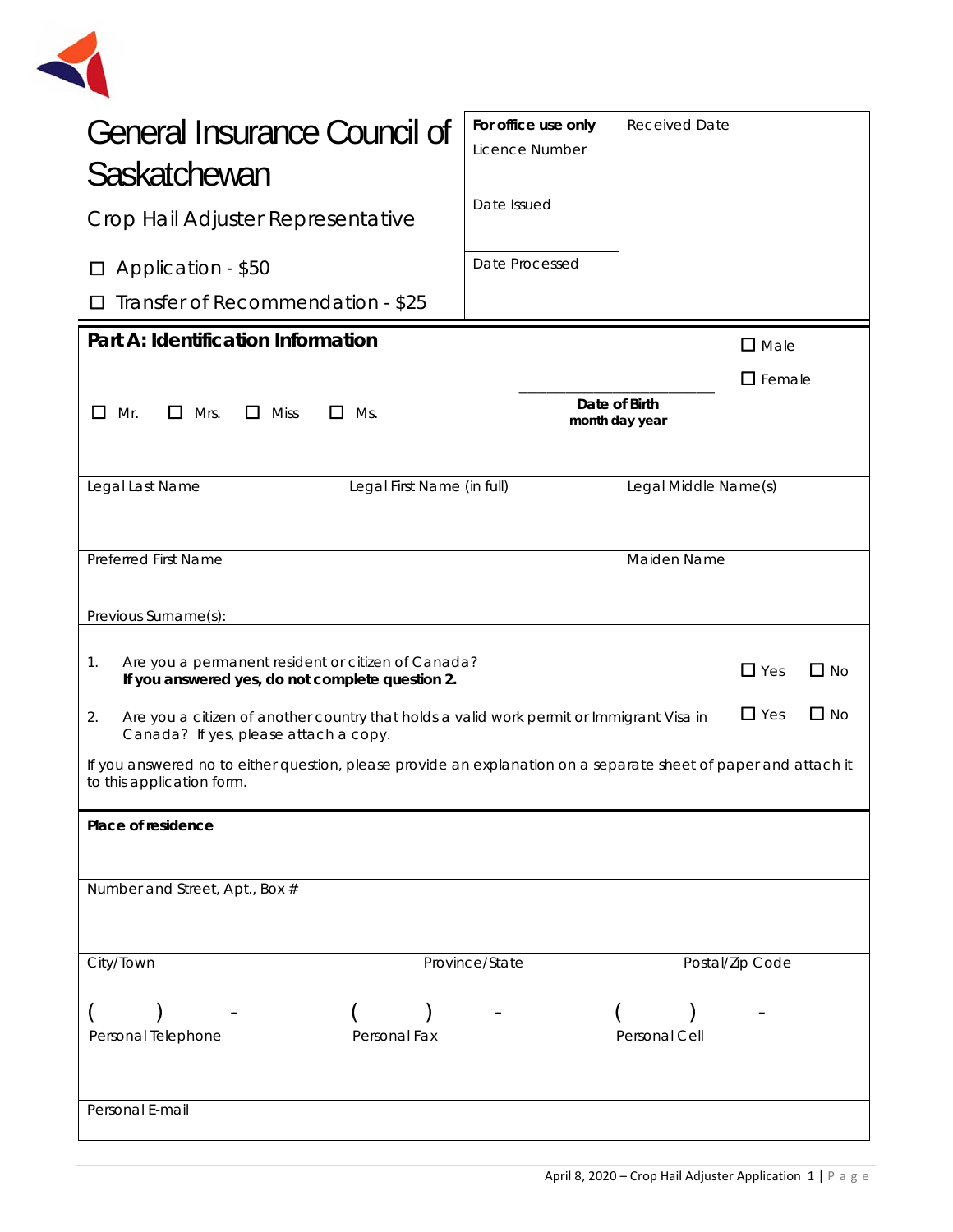

| Business address - this is the address where mail will be sent. (complete only if different than place of residence)                                                                         |  |  |
|----------------------------------------------------------------------------------------------------------------------------------------------------------------------------------------------|--|--|
|                                                                                                                                                                                              |  |  |
|                                                                                                                                                                                              |  |  |
| Business name (if applicable)                                                                                                                                                                |  |  |
|                                                                                                                                                                                              |  |  |
|                                                                                                                                                                                              |  |  |
| Number, Street, Suite # and/or Box #                                                                                                                                                         |  |  |
|                                                                                                                                                                                              |  |  |
|                                                                                                                                                                                              |  |  |
| City/Town<br>Province/State<br>Postal/Zip Code                                                                                                                                               |  |  |
|                                                                                                                                                                                              |  |  |
| ext                                                                                                                                                                                          |  |  |
| <b>Business Telephone</b><br><b>Business Fax</b>                                                                                                                                             |  |  |
|                                                                                                                                                                                              |  |  |
|                                                                                                                                                                                              |  |  |
| <b>Business E-mail</b>                                                                                                                                                                       |  |  |
|                                                                                                                                                                                              |  |  |
| <b>Part B: Examination</b>                                                                                                                                                                   |  |  |
| An application for licence will not be accepted unless the applicant has passed the qualifying examination.                                                                                  |  |  |
| I have satisfied the following requirement:                                                                                                                                                  |  |  |
|                                                                                                                                                                                              |  |  |
| I have successfully completed the GICS Hail Adjuster Examination.<br>□                                                                                                                       |  |  |
|                                                                                                                                                                                              |  |  |
| Note 1: Individuals must apply for a licence within one year from the date of successful completion of the                                                                                   |  |  |
| examination.                                                                                                                                                                                 |  |  |
| Note 2: An individual applying for a licence, who has not held an active licence in any jurisdiction in Canada<br>during the past two consecutive years, will be considered a new applicant. |  |  |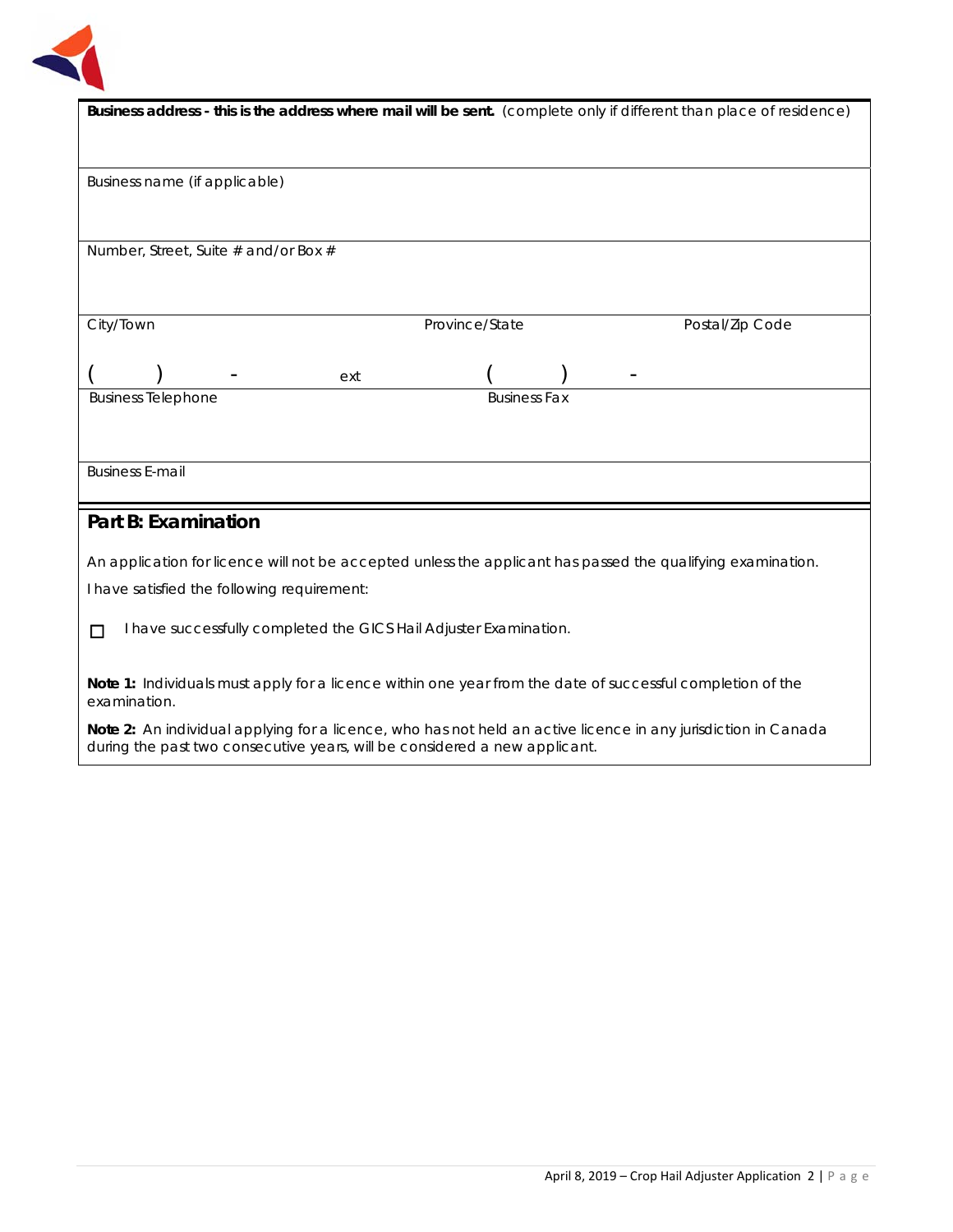

## **Part C: Background**

The following are questions relevant to *The Insurance Act* (Act) regarding trustworthiness and suitability to be licensed.

Please read these questions carefully to ensure all responses are accurate. Inaccurate answers may be considered a material misstatement.

#### **For any questions where disclosure is required, please provide complete details on a separate sheet of paper and attach to the application form**

| 1. | Have you ever held an insurance or adjuster<br>licence in Saskatchewan, or anywhere in Canada<br>or in the world?<br>$\Box$ Nothing to Disclose<br><b>Disclosure attached</b><br>If yes, please provide information about licence year,<br>licence class and jurisdiction.                                                                                                                                                                | 5. | Have you ever been the subject of receivership<br>and/or bankruptcy proceedings, including<br>consumer proposals?<br>$\Box$ Nothing to Disclose<br>$\!\!\!\Box$ Disclosure attached<br>If yes, please provide an explanation of the<br>circumstances and a complete copy of the documents<br>involved.<br>This question applies to you personally AND any<br>company in which you are/were a principal shareholder,<br>officer or director or designated representative.                                                                                                                                                                                                              |
|----|-------------------------------------------------------------------------------------------------------------------------------------------------------------------------------------------------------------------------------------------------------------------------------------------------------------------------------------------------------------------------------------------------------------------------------------------|----|---------------------------------------------------------------------------------------------------------------------------------------------------------------------------------------------------------------------------------------------------------------------------------------------------------------------------------------------------------------------------------------------------------------------------------------------------------------------------------------------------------------------------------------------------------------------------------------------------------------------------------------------------------------------------------------|
| 2. | Has any licence or registration held by you as an<br>insurance agent, adjuster or for selling any other<br>financial products, ever been suspended or<br>revoked for cause, anywhere in Canada or in the<br>world?<br>$\Box$ Nothing to Disclose<br>Disclosure attached<br>This question applies to you personally AND any<br>company in which you are/were a principal shareholder,<br>officer or director or designated representative. | 6. | Have you ever been the subject of any complaints,<br>investigations, sanctions or disciplinary actions,<br>including but not limited to, a letter of warning,<br>caution, fine, etc., against you by any financial<br>services regulator, federal regulator (e.g., FINTRAC,<br>CRA, CRTC, Privacy Commissioner, etc.) insurer or<br>any other financial services company with which<br>you hold/held a contract, in Canada or anywhere<br>in the world?<br><b>Disclosure attached</b><br>$\Box$ Nothing to Disclose<br>This question applies to you personally AND any<br>company in which you are/were a principal shareholder,<br>officer or director or designated representative. |
| 3. | Have you ever been refused an insurance or<br>adjuster licence or registration for selling financial<br>products or adjusting claims in Canada or<br>anywhere in the world?<br>$\Box$ Nothing to Disclose<br>$\Box$ Disclosure attached<br>This question applies to you personally AND any<br>company in which you are/were a principal shareholder,<br>officer or director or designated representative.                                 | 7. | Have you ever been investigated, charged or<br>convicted of any criminal or quasi-criminal<br>offence, in Canada or anywhere in the world?<br>$\Box$ Nothing to Disclose<br>$\Box$ Disclosure attached<br>This question applies to you personally AND any<br>company in which you are/were a principal shareholder,<br>officer or director or designated representative.                                                                                                                                                                                                                                                                                                              |
| 4. | Do you currently or plan to engage in any business<br>or occupation other than the insurance or<br>adjusting business?<br>$\Box$ Nothing to Disclose<br>$\Box$ Disclosure attached<br>Please provide the name of the business, occupation<br>details, supervisory responsibilities and date of<br>employment.<br>This would include any business that requires a licence or<br>registration or is corporately registered.                 | 8. | Have you ever been the subject of any type of<br>legal action, including but not limited to, class<br>action lawsuits or civil actions respecting the<br>business of insurance including adjusting, or any<br>other financial service, in Canada or anywhere in<br>the world?<br>$\Box$ Nothing to Disclose<br>$\Box$ Disclosure attached<br>This question applies to you personally AND any<br>company in which you are/were a principal shareholder,<br>officer or director or designated representative.                                                                                                                                                                           |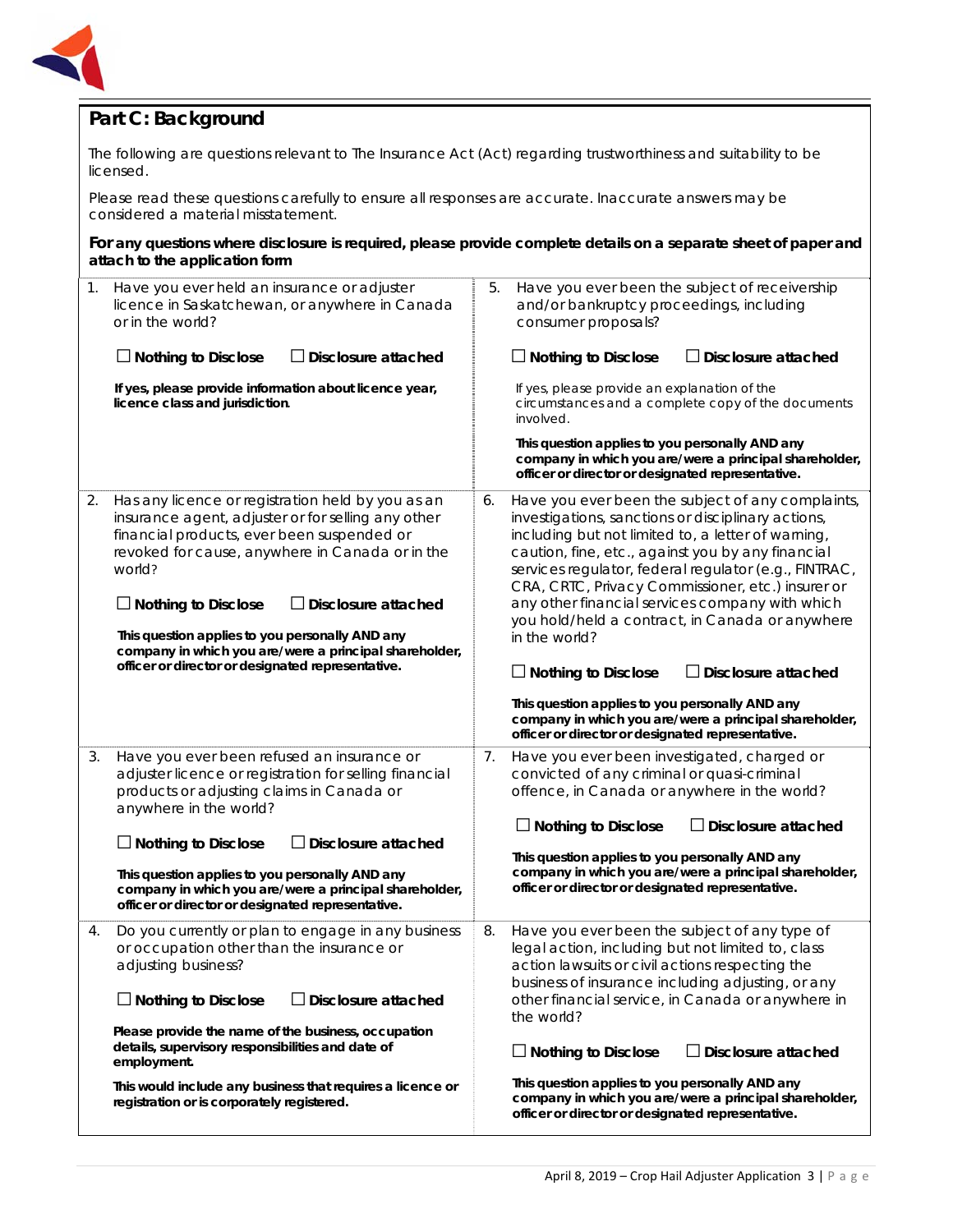

## **Part D: Non-Resident Applicants**

1. Saskatchewan address for service as required by subsection 10-1(3) of *The Insurance Regulations.*

Street Address (Box #'s will not be accepted) City/Town Province Postal Code 2. a) A non-resident applicant whose home jurisdiction has a web based licensee search is not required to provide a Certificate of Authority/Non-Resident Endorsement. Council will verify the licence status online. b) A non-resident applicant whose home jurisdiction does not have a web based license search, is required to provide a Certificate of Authority/Non-Resident Endorsement with this application. 3. What date did you obtain your Crop Hail Adjuster Licence in your resident jurisdiction? \_\_\_\_\_\_\_\_\_\_\_\_\_\_\_\_\_\_\_\_ *month day year*  4. I am required to comply with continuing education requirements in my resident jurisdiction? □Yes □No

## **Part E: Consent to the Collection, Use and Disclosure of Information**

By applying for an adjuster licence, I, the applicant, understand personal information will need to be collected from me and from other sources such as the recommender of the licence, financial service regulators, law enforcement agencies, credit bureaus, insurance companies, previous employers or other organizations in the financial services sector. I, therefore, consent to the collection and use of this personal information for the purpose of determining suitability for licensing.

I, the applicant, further understand and consent to the disclosure of personal information to the recommender of the licence, financial service regulators, law enforcement agencies, credit bureaus, insurance companies or other organizations in the financial services sector, for the purpose of determining suitability for licensing.

| Signature of applicant  | Date Signed |
|-------------------------|-------------|
|                         |             |
| Print name of applicant |             |

## **Part F: Declaration**

The making of a false statement on this application constitutes a material misstatement and may result in the refusal of this application and the subsequent suspension or cancellation of any licence issued. This application is required to be signed by the applicant named herein.

I, \_\_\_\_\_\_\_\_\_\_\_\_\_\_\_\_\_\_\_\_\_\_\_\_\_\_\_\_\_\_\_\_\_\_\_\_\_\_\_, solemnly declare that all statements and answers in the foregoing application including attachments are true and correct, and I make this solemn declaration conscientiously believing it to be true, and knowing that it is of the same force and effect as if made under oath.

|  | Signature of applicant | Date Signed |  |
|--|------------------------|-------------|--|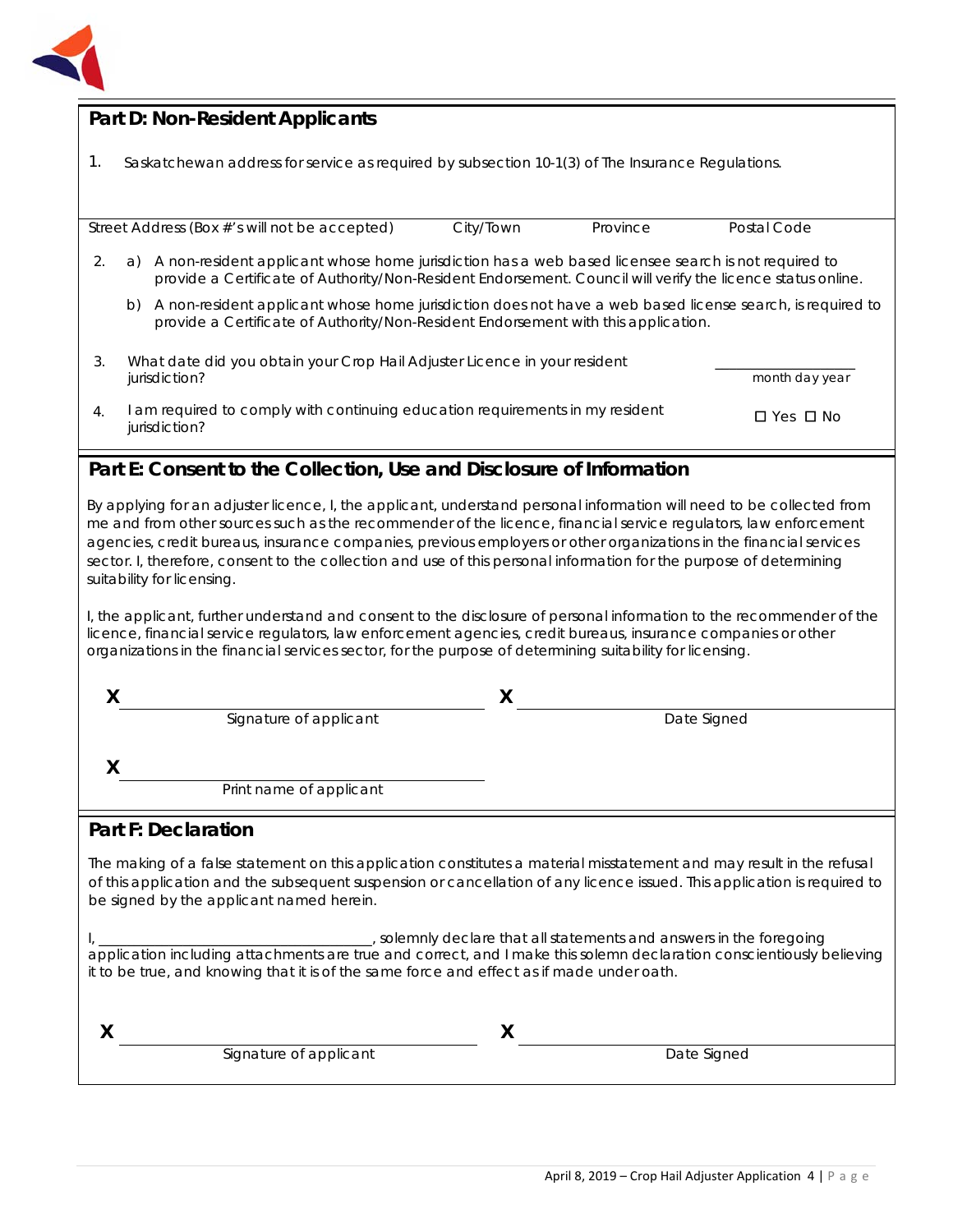

| Part G: Recommender Declaration                                                                                                                                                                                 |                                                                            |                                                                                           |  |
|-----------------------------------------------------------------------------------------------------------------------------------------------------------------------------------------------------------------|----------------------------------------------------------------------------|-------------------------------------------------------------------------------------------|--|
|                                                                                                                                                                                                                 | To be completed by the Designated Representative that is recommending you. |                                                                                           |  |
| <b>Applicant Name</b><br><b>Please Print</b>                                                                                                                                                                    |                                                                            | is hereby recommended to act as a Crop Hail Adjuster for the adjusting firm named herein. |  |
| Legal Name of<br>Adjusting Firm<br><b>Please Print</b>                                                                                                                                                          |                                                                            |                                                                                           |  |
| The Designated Representative of the Adjusting Firm certifies that the qualifications and business record of the<br>applicant have been investigated and that the applicant is suitable to receive a licence.   |                                                                            |                                                                                           |  |
| The recommender certifies that the qualifications and business record of the applicant have been investigated and<br>that the applicant is suitable to receive a licence.                                       |                                                                            |                                                                                           |  |
| To the best of my knowledge, information and belief, all statements and answers contained in the foregoing<br>application are true and correct, and that the applicant has completed this application.          |                                                                            |                                                                                           |  |
| IT IS UNDERSTOOD THAT IF THE APPLICANT NAMED HEREIN IS TERMINATED BY US, WRITTEN NOTICE, INCLUDING THE<br>REASONS FOR TERMINATION, WILL BE GIVEN TO THE GENERAL INSURANCE COUNCIL OF SASKATCHEWAN, IMMEDIATELY. |                                                                            |                                                                                           |  |
| Print Legal Name of Designated Representative OR                                                                                                                                                                |                                                                            |                                                                                           |  |
| Authorized Official of Designated Representative                                                                                                                                                                |                                                                            |                                                                                           |  |
| Designated Representative OR Authorized Official<br>Date Signed<br>of Designated Representative Signature                                                                                                       |                                                                            |                                                                                           |  |
|                                                                                                                                                                                                                 |                                                                            |                                                                                           |  |
| Telephone                                                                                                                                                                                                       | Fax                                                                        | <b>E-mail Address</b>                                                                     |  |

## **THE ABOVE APPLICANT WILL NOT ACT AS AN ADJUSTER UNTIL THE LICENCE IS ISSUED**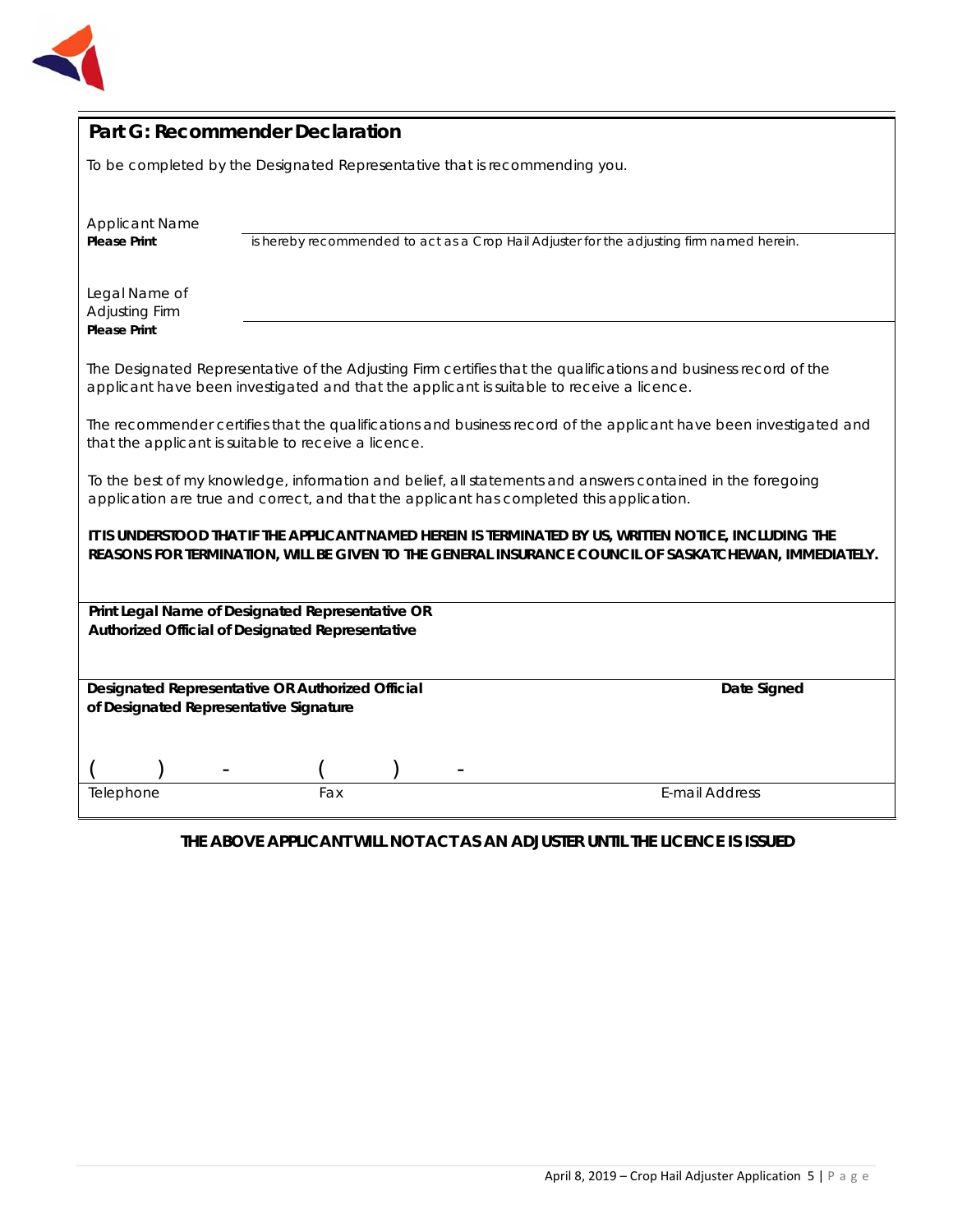

### **APPLICANT'S ACKNOWLEDGEMENT**

#### **Print applicant's name**

A licence imposes on the licensee obligations including, but not limited to, the following:

- a) to adhere to the Act, regulations, and the General Insurance Council of Saskatchewan (GICS) Bylaws;
- b) to follow established standards of competence, conduct and practice in the business of insurance.
- 1. I acknowledge I have read the GICS Bylaws and the Hail Insurance Study Guide; and
- 2. I agree, prior to March 1, 2021, to successfully pass the appropriate entry exams as outlined in the GICS Bylaws in order to maintain my Crop Hail Adjuster Licence; and
- 3. I agree to adjust crop hail insurance claims using established crop adjusting procedures set out in the current version of the Council Approved Crop Hail Adjuster Manual.

The Hail Insurance Study Material and Bylaw is available to on the Council website at https://www.skcouncil.sk.ca/hailbyla.htm

I understand a licence will not be granted in the absence of returning this signed acknowledgment to the Council office.

I further understand I am prohibited from acting as a Crop Hail Adjuster until the licence has been granted.

**Signature of applicant Community Community Community Community Community Community Community Community Community Community Community Community Community Community Community Community Community Community Community Communit**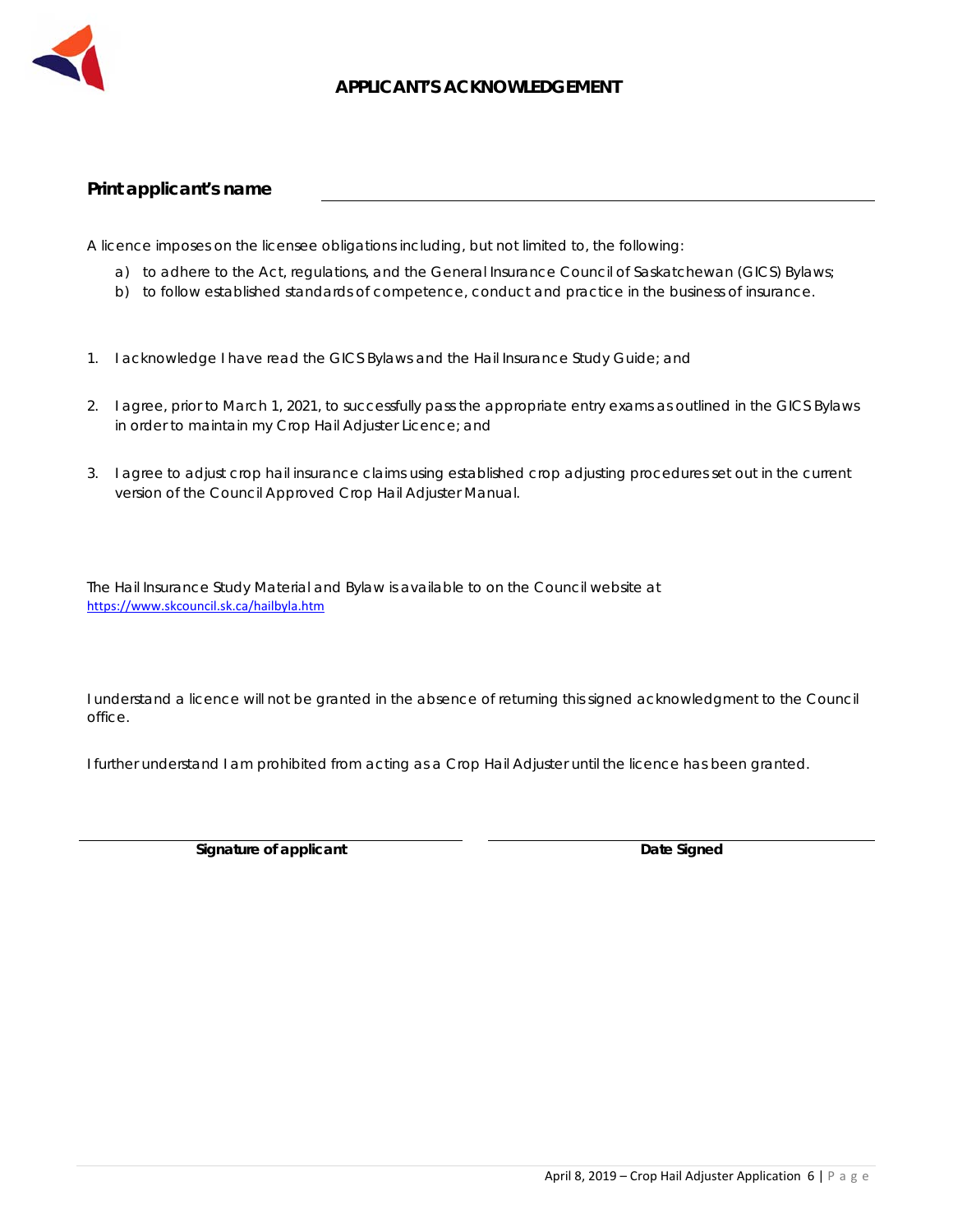



#### **Attachments to the application form**

Part A - a copy of your work permit or Immigrant Visa, and details, if applicable Part B - D - copies of all necessary documentation Provide Security Clearance Report Payment of licence fee

| Payment information (Please choose a payment option below) |                                                |                                                                                                                                             |  |  |
|------------------------------------------------------------|------------------------------------------------|---------------------------------------------------------------------------------------------------------------------------------------------|--|--|
|                                                            | Cheque or money order enclosed for full amount | Make cheque or money order payable to the:<br>Insurance Councils of Saskatchewan.<br>An NSF charge of \$25 will apply for returned cheques. |  |  |
|                                                            | Charge credit card for the full amount         |                                                                                                                                             |  |  |
|                                                            | <b>VISA</b>                                    | <b>Card Number</b>                                                                                                                          |  |  |
|                                                            | MasterCard<br>$\blacksquare$                   | Expiry Date (MM/YY)                                                                                                                         |  |  |
|                                                            |                                                | Signature                                                                                                                                   |  |  |
|                                                            |                                                | Print name of applicant                                                                                                                     |  |  |

Licensing Department Insurance Councils of Saskatchewan 310, 2631 – 28th Avenue Regina SK S4S 6X3

Tel: 306.347.0862 Fax: 306.347.0525

www.skcouncil.sk.ca